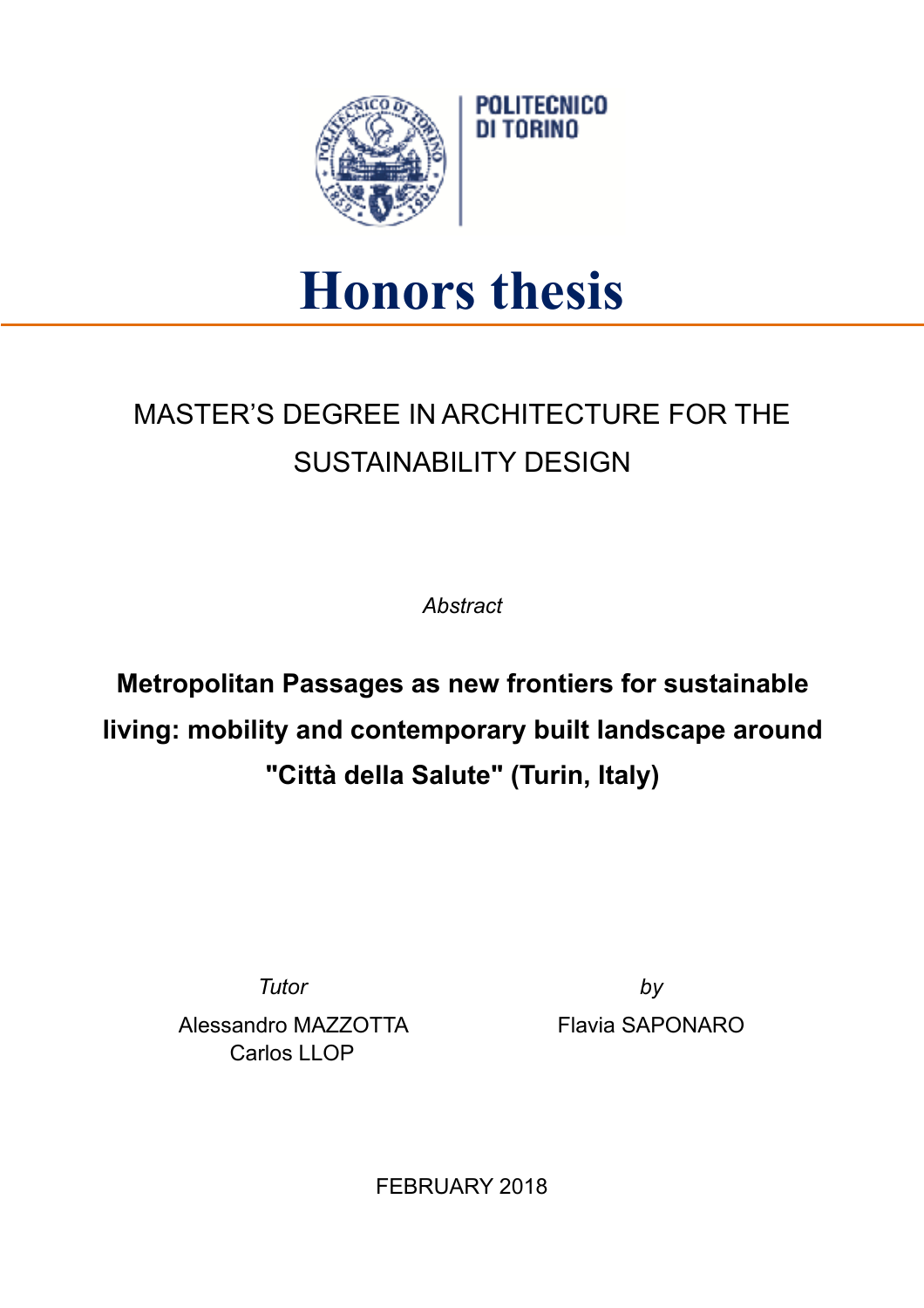The object of this thesis derives from a renewed international interest for metropolitan areas and their quality as essential for the well-being of its inhabitants. The case study deals with a reflection on the topic of Metropolitan Passages referred to the city of Torino and in particular to the area marked by the axes of via Giordano Bruno and via Nizza, including the park of Italia '61, corso Piero Maroncelli and corso Bramante.

 $\frac{1}{2}$  ,  $\frac{1}{2}$  ,  $\frac{1}{2}$  ,  $\frac{1}{2}$  ,  $\frac{1}{2}$  ,  $\frac{1}{2}$  ,  $\frac{1}{2}$  ,  $\frac{1}{2}$  ,  $\frac{1}{2}$  ,  $\frac{1}{2}$ 

The aim of the project is to give back value to the urban outdoor spaces by giving some guidelines which combine hands-on procedures with the rearrangement of the road sections in order to redesign the urban traffic flows, reducing those which are private and boosting the public ones; the second strategy has been defined considering what has been laid down around the area of the Fiat Avio-Oval Lingotto because of the project for the new Park of Healthcare, Science, Research and Innovation (P.S.S.R.I. - Parco della Salute, della Scienza, della Ricerca e dell'Innovazione). Furthermore the impact that the new under construction Headquarter of the Piemonte Region will have on traffic flow has also been considered.



The project suggests the conversion of the current Torino Lingotto railway station into a new type of station, ensuring a bridge-crossing connection of the opposite sides of the railroads. The choice of thinking about an intermodal platform over the current train station is supported by strategic thinking and vision, because creating a link between the train station and the metro line would turn Torino Lingotto into a new urban door and entry to the city, optimizing the current flow of the passengers.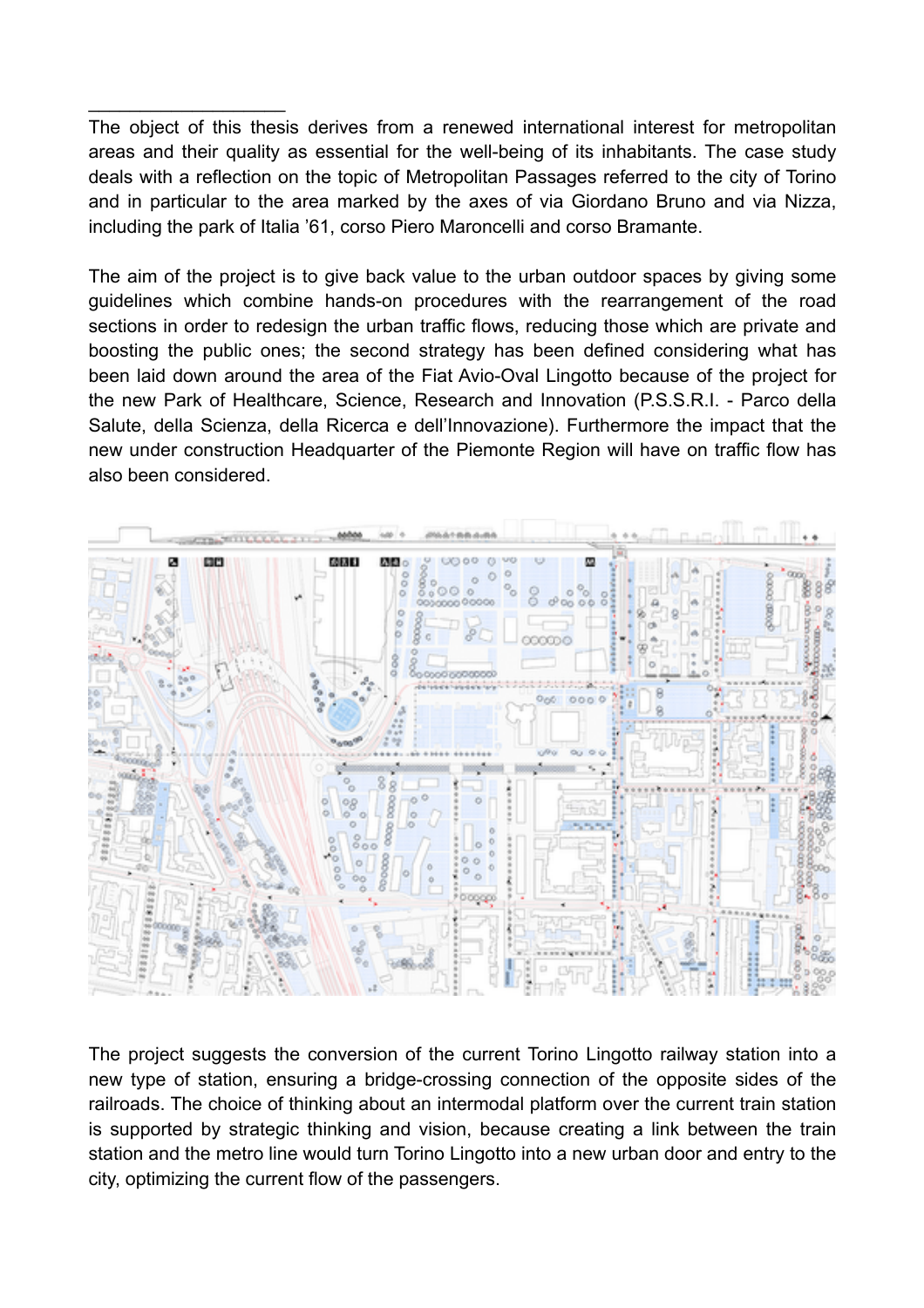

The thesis paper is divided into four sections, of which the last one reports the research and project method, and the others describe the main actions of the project: activate, mobilise, inform. In the first section *"To activate: expansive spaces"* there is a brief reconstruction of what it means to deal with the urban public spaces in terms of vitality, referring particularly to what has been said by Jan Gehl and Jane Jacobs and to the considerations made, among the others, by Le Corbusier, Camillo Sitte and Allan Jacobs. In the second part "*To mobilise: efficient spaces*" is examined the topic of mobility as a key tool to improve the quality of the public open space. In the third part *"To inform: readable spaces"* the informations are treated as an instrument to understand the space around it by getting data and knowledge and as a way to shape the city. Broadcasting and sharing information are at the basis of hands-on procedures. The three actions recommended by the project can't be effective if they don't take place at the same time and if they aren't part of a common and overall view that combines the three approaches gaining expansive, efficient and readable spaces.

[flavia.saponaro@studenti.polito.it](mailto:flavia.saponaro@studenti.polito.it) 0039 3888055285

 $\frac{1}{2}$  ,  $\frac{1}{2}$  ,  $\frac{1}{2}$  ,  $\frac{1}{2}$  ,  $\frac{1}{2}$  ,  $\frac{1}{2}$  ,  $\frac{1}{2}$  ,  $\frac{1}{2}$  ,  $\frac{1}{2}$  ,  $\frac{1}{2}$